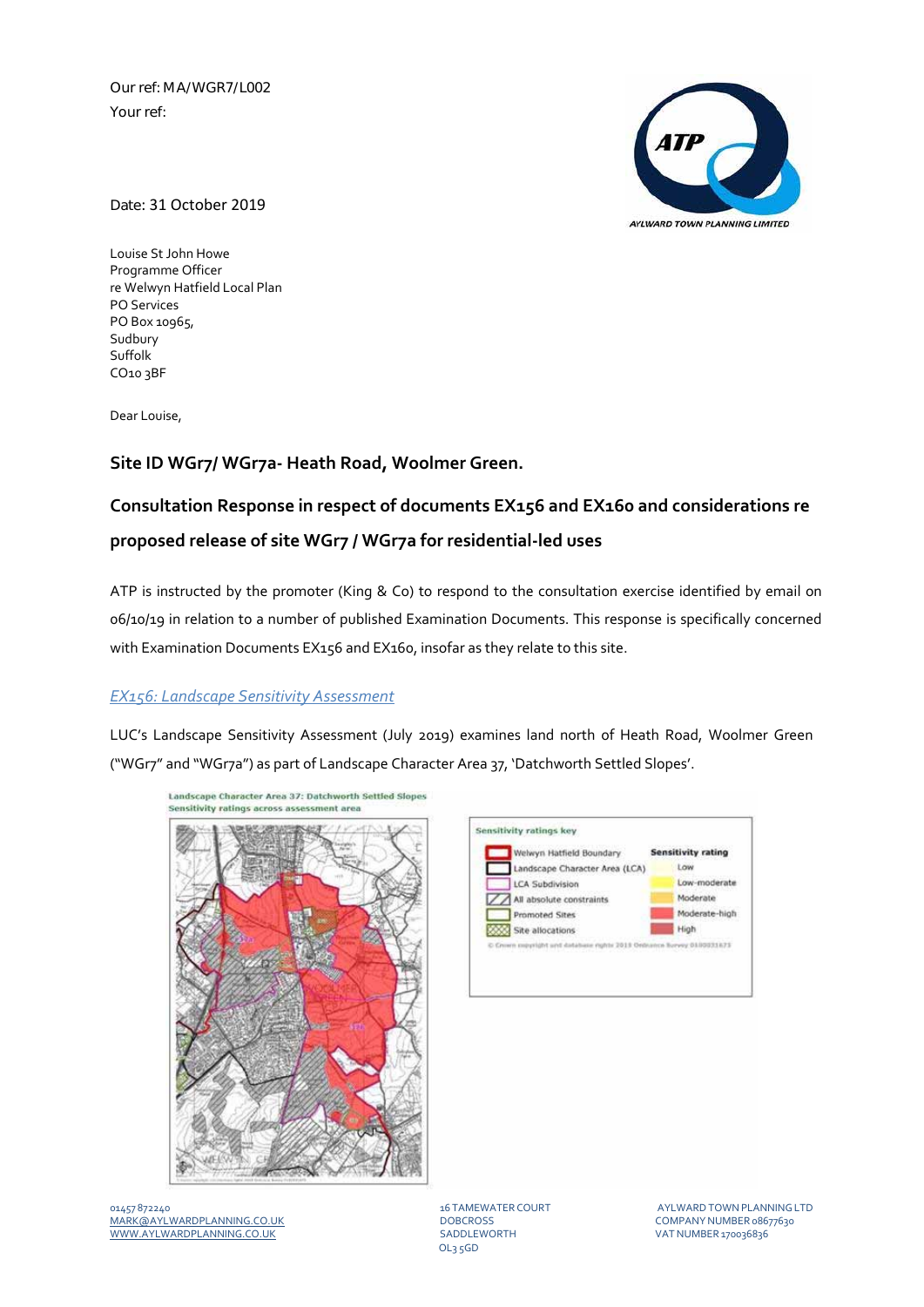It is noted that Area 37 is in its entirety deemed of "Moderate-High" sensitivity and that this is predominantly because of its visual prominence resulting from its sloping, open landform, which has high inter‐visibility across the settlements of Woolmer Green, Mardley Heath and the southern edge of Knebworth.

The promoter **rejects** this conclusion and the designation of WGr7/WGr7a as exhibiting "Moderate‐High" harm, on the grounds that relevant considerations to variable sensitivity across Landscape Character 37 are misapplied. In particular, where the report concludes that *'landscape sensitivity is reduced by the presence of the A1(M) and the railway line, both of which produce significant sound pollution'*, the deleterious effects of these features should be visible in such a way that those parcels in the closest proximity should exhibit lower landscape sensitivity.



*Proximity of the site to the railway line*



 *View looking east towards the development in Woolmer Green*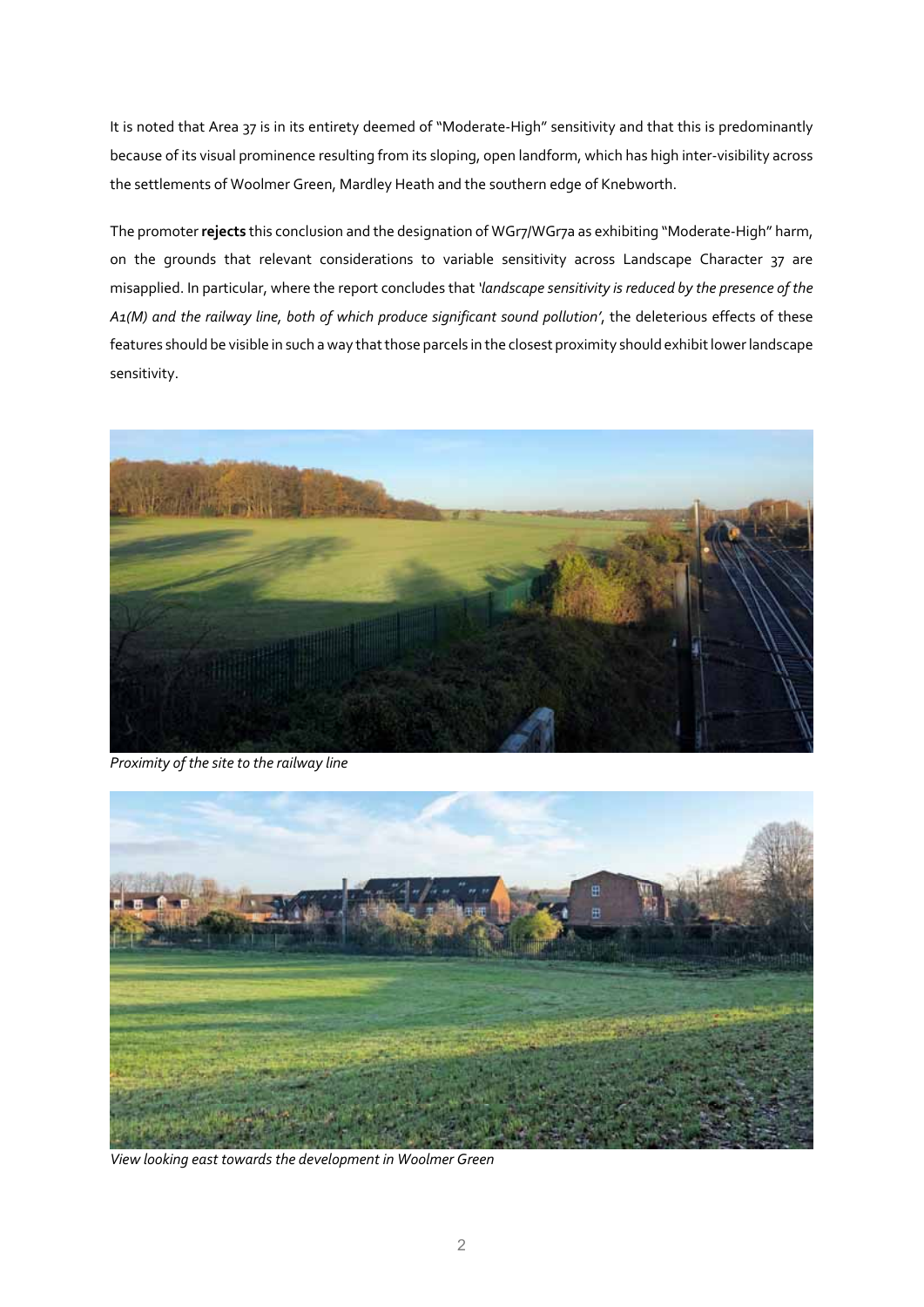In the context of other study areas within the assessment, proximity to transport corridors and consequent effects upon tranquility have resulted in reductions to landscape sensitivity but this does not appear to have been applied in this instance. This, too, applies where particular land parcels are contiguous with residential settlements and their rural characteristics correspondingly 'diluted' as a product of their proximity. In neither case is the designation of WGr7/WGr7a a reflection ofthe radial effect ofthese urban influences, nor are the real limitations or 'absolute constraints' to development factored into the general analysis, which stand in direct constrast to the openness of the Landscape Character Area as a whole. WGr7/WGr7a, we argue, fits neatly between the boundaries of three development limits constituting the historic woodland to the west, the rail line to the immediate east and the Great North Road to the south.

We would therefore recommend that the designation of WGr7/WGr7a should be reconsidered as it is inconsistent with other analyses within the Assessment. The extent of Landscape Sensitivity, by consequence, should be concluded as lower than the exhibiting "Moderate-High" harm currently ascribed to the site.

# *EX160: Green Gap Assessment*

LUC's Green Gap Assessment (August 2019) also examines WGr7/WGr7a in the context of possible coalescence between Woolmer Green and Oaklands, pages 9‐13 of the full report.



As the 'summary and recommendations' section explains, WGr7/WGr7a are incorporated within a 'gap policy area' on the basis that the two settlements *'have separate identities…different topographies(one on high ground, one on low) and the presence of the railway line that runs between them.'* The promoter **rejects** this reasoning, and in contrast explains why these are in fact *justifications* for the release of WGr7/WGr7a and their omission from the suggested policy gap approach.

#### *'Separate identities'*

In consideration of the first reason for establishing a policy gap that annexes WGr7/WGr7a, we would contend that the settlements of Oaklands, Mardley Heath and Woolmer Green are distinguishable communities sharing a common environment. As part and parcel of their development along the Great North Road, each settlement